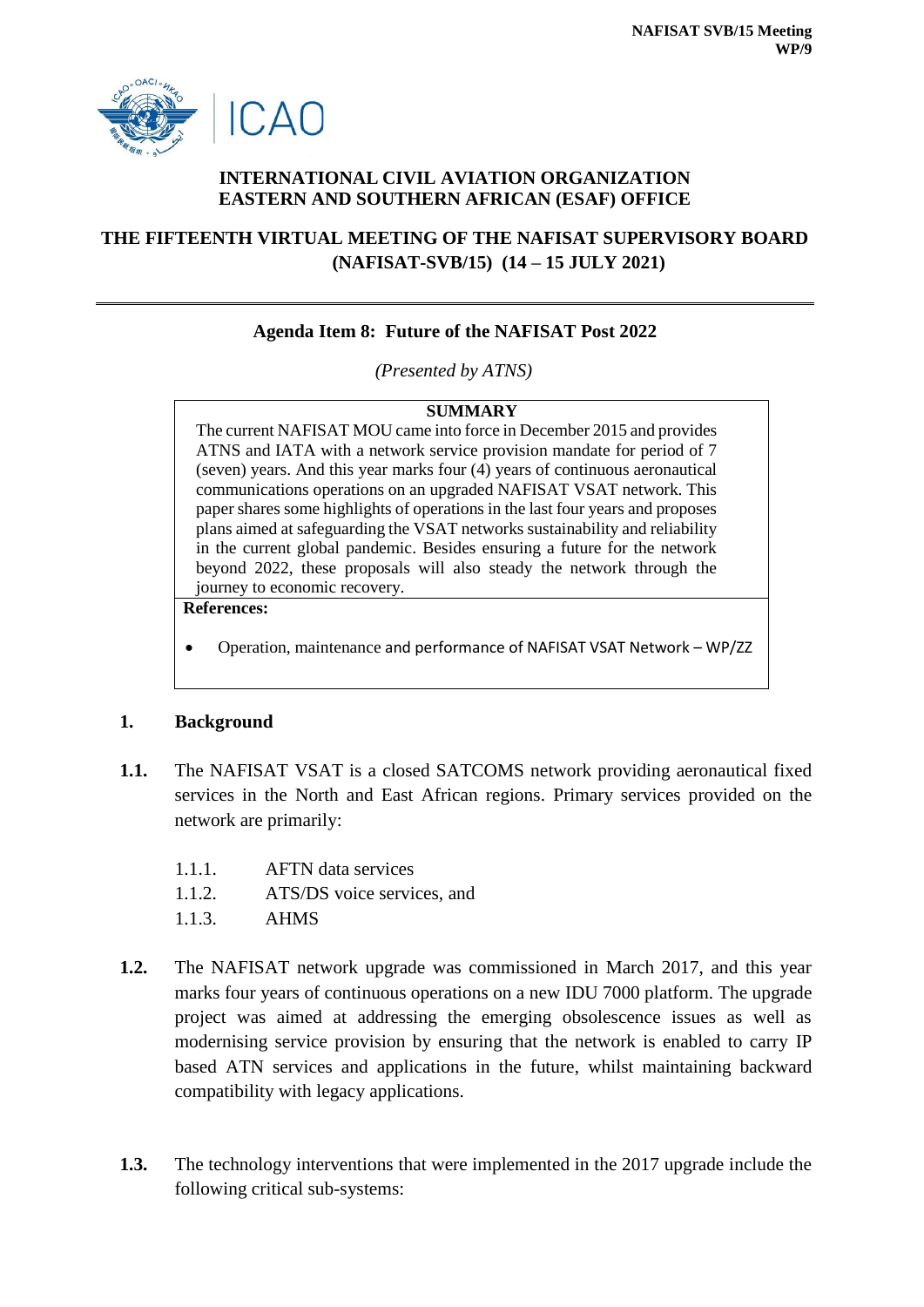- 1.3.1. VSAT Outdoor Unit
	- Refurbishment of antennas where required,
	- Upgrade of RFT capacity from 20W to 60W
- 1.3.2. VSAT Indoor Unit
	- Replacement of satellite modems from IDU5000 to IDU7000
	- Replacement of obsolete Memotec multiplexors to NetPerformer devices
	- Extended NMS for local monitoring and generation of network traffic statistics
	- $\bullet$
- **1.4.** The network is currently configured as follows:
	- 1.4.1. Network architecture
		- Mesh
		- MF-TDMA
		- Satellite: **IS1002,23/23, 359deg E, 6MHz 3MHz**
	- 1.4.2. Connectivity
		- ATS/DS connectivity (FXS/FXO 2w with ACELP-CN 8kx2) –
		- AFTN connectivity (serial RS-232 with 9.6 kbps)
		- ATN backbone connectivity (Ethernet IP with 64kbps)
		- ATN tributary connectivity (Ethernet IP with 9.6kbps)
		- Engineering speech [EOW] (FXS/FXO 2w with ACELP-CN 8Kx2)
		- Data circuits for Engineering data (serial V.35 with 64 kbps)

## **2. Current status of the NAFISAT VSAT Network**

## **2.1. Post-upgrade network performance**

As a result of the upgrade, the network continues to operate at the agreed service levels. The benefits of a new and improved network baseline are that member States now have access to a platform that is enabled to deliver traditional services in a more efficient way without the burden of additional costs. Over the last four years the network has seen a rather slow uptake of IP enabled services such as AMHS and member States are encouraged to share their development plans in this regard.

## **2.2. Interconnectivity with AFISNET**

2.2.1. Commendable developments in the harmonisation of interoperability between the SADC, NAFISAT and AFISNET networks are currently underway between ATNS and Asecna. These circuits were retained in the old configuration after the upgrade and are now being reconfigured. The reconfiguration was initiated in June 2020 and is currently in the final stages. The following links are being upgraded: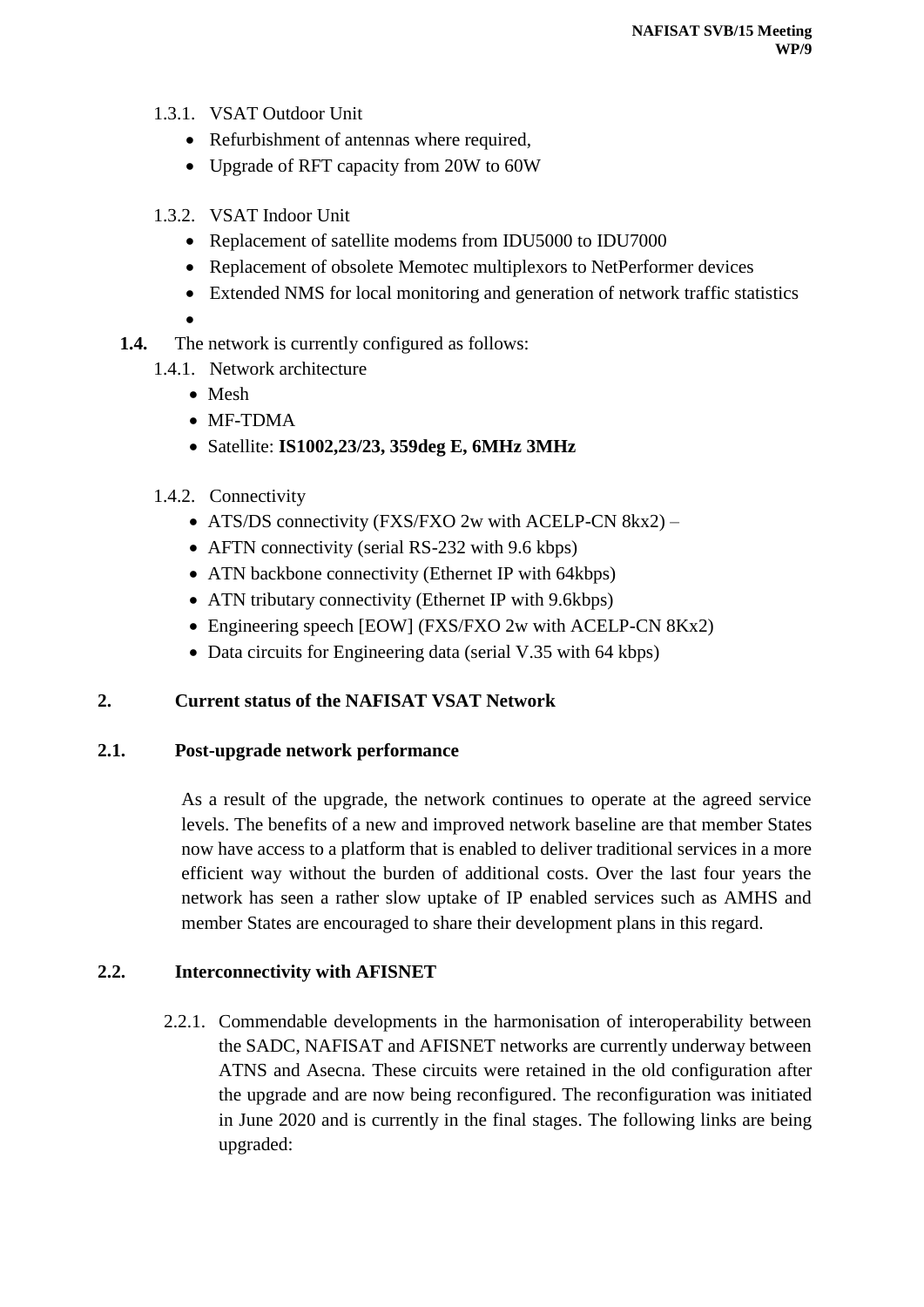- Abidjan Luanda
- Brazzaville Luanda and Khartoum
- Ndjamena Khartoum and Tripoli
- Niamey Addis and Tripoli
- 2.2.2. The implementation of the links upgrade is governed by the mandate of the Supervisory Committee to ensure continuous interoperability and the MOU established between the SADC/NAFISAT service provider and ASECNA. In summary, the same IDU7000 platform will be utilized on both ends and the links will be migrated to IP. This will enable cross distribution of voice, AMHS and other ATN application on a need basis and ultimately a harmonised digital IP interregional VSAT network.
- 2.2.3. A comparison of the future state of interoperability between the three VSAT networks is shown in the table below:

| <b>Link</b>             | <b>Operational Status</b> | <b>Service</b>           | <b>Future service</b>    |  |  |
|-------------------------|---------------------------|--------------------------|--------------------------|--|--|
|                         |                           |                          |                          |  |  |
| <b>Addis-Niamey</b>     | <b>Active</b>             | <b>AFTN</b>              | <b>AMHS</b>              |  |  |
|                         |                           |                          |                          |  |  |
| <b>Tripoli-Niamey</b>   | <b>Active</b>             | <b>ATS/DS &amp; AFTN</b> | <b>ATS/DS &amp; AMHS</b> |  |  |
|                         |                           |                          |                          |  |  |
| <b>Tripoli-Ndjamena</b> | <b>Active</b>             | <b>ATS/DS &amp; AFTN</b> | <b>ATS/DS &amp; AMHS</b> |  |  |
|                         |                           |                          |                          |  |  |
| <b>Nairobi-Brazza</b>   | <b>Active</b>             | <b>AFTN</b>              | <b>AMHS</b>              |  |  |
|                         |                           |                          |                          |  |  |
| Kinshasa - Brazza       | <b>Active</b>             | <b>ATS/DS &amp; AFTN</b> | <b>ATS/DS &amp; AMHS</b> |  |  |
|                         |                           |                          |                          |  |  |
| <b>Khar - Niamey</b>    | <b>Active</b>             | <b>ATS/DS &amp; AFTN</b> | <b>ATS/DS &amp; AMHS</b> |  |  |
|                         |                           |                          |                          |  |  |
| <b>Khar- Ndjamena</b>   | <b>Active</b>             | <b>ATS/DS &amp; AFTN</b> | <b>ATS/DS &amp; AMHS</b> |  |  |
|                         |                           |                          |                          |  |  |
| <b>Khar-Brazza</b>      | <b>Active</b>             | <b>AFTN</b>              | <b>AMHS</b>              |  |  |
|                         |                           |                          |                          |  |  |
| Luanda - Brazza         | <b>Active</b>             | <b>ATS/DS &amp; AFTN</b> | <b>ATS/DS &amp; AMHS</b> |  |  |
|                         |                           |                          |                          |  |  |
| Luanda - Abidjan        | <b>Active</b>             | <b>ATS/DS &amp; AFTN</b> | <b>ATS/DS &amp; AMHS</b> |  |  |
|                         |                           |                          |                          |  |  |
| <b>Luanda - Accra</b>   | <b>Active</b>             | <b>AFTN</b>              | <b>AMHS</b>              |  |  |
|                         |                           |                          |                          |  |  |
| <b>Luanda - Dakar</b>   | <b>Active</b>             | <b>ATS/DS &amp; AFTN</b> | <b>ATS/DS &amp; AMHS</b> |  |  |

#### **Table 1. Interoperability between SADC, NAFISAT and ASECNA**

2.2.4. This re-engineering of the interconnection links will ensure that service outages which were caused outdated technology are eradicated, however the disparate satellite access methods employed by SADC/NAFISAT and AFISNET still remains a challenge to be addressed.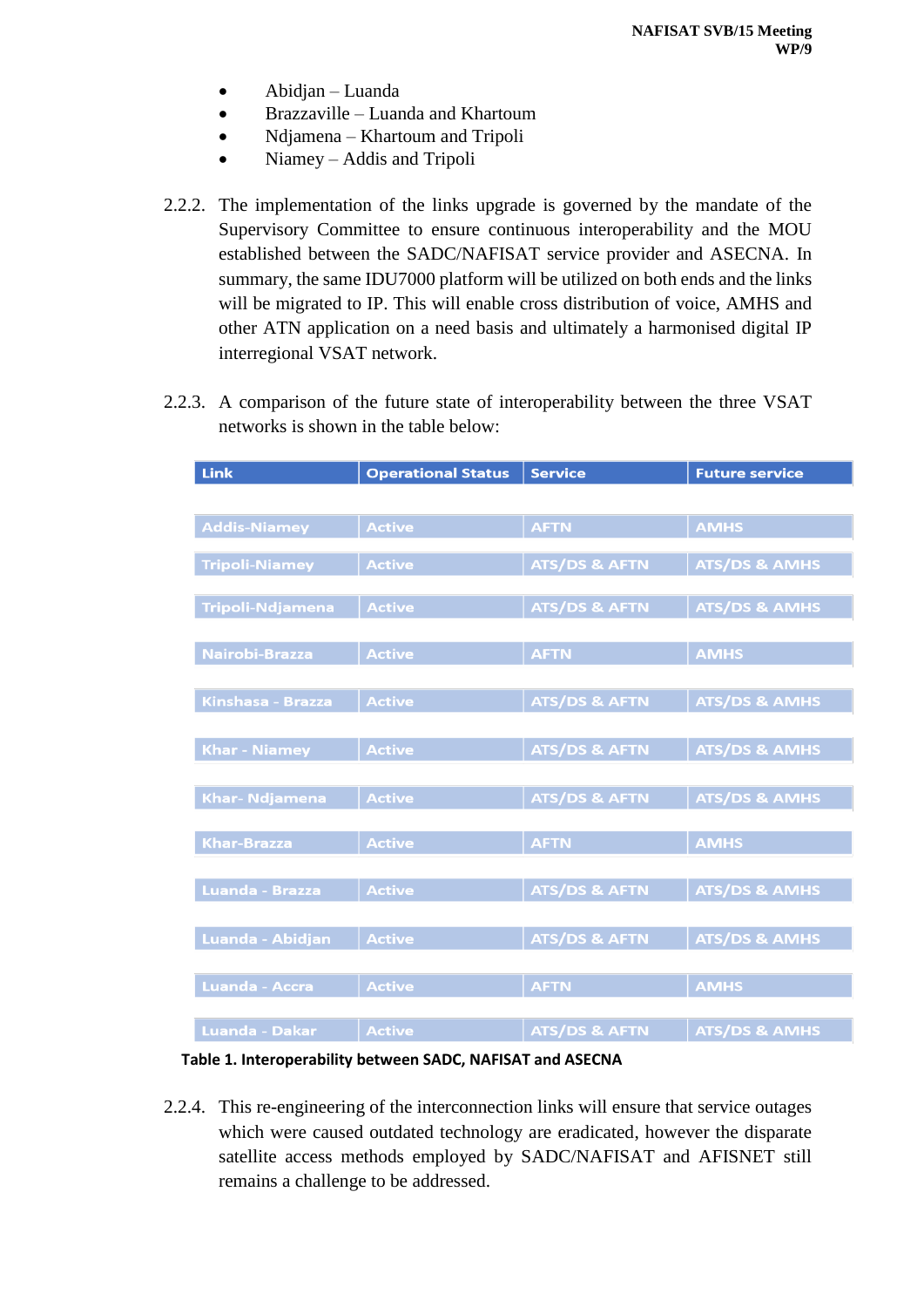### **2.3. AHMS Roll-out**

The network service provider is ready for the full-scale implementation of modern services such as AMHS, and States are encouraged to share their infrastructure development plans and readiness in this regard. The following AMHS trials have been conducted in the last three(3) years to validate the NAFISAT VSAT network capability:

- Johannesburg Dakar not tested planned on the AFISNET
- Johannesburg Cairo
- Johannesburg Addis Ababa Not successful
- Johannesburg Nairobi

## **2.4. Current status of the Sana' a NAFISAT terminal**

The Sana'a NAFISAT terminal remains on the old network configuration (**IDU5000**) as the site is inaccessible due local conditions. Challenges are still experienced with regards to maintenance site visits and dispatching of spares, and as a result:

> The network service provider may not be in a position to adhere to performance SLA with regards to this terminal.

## **2.5. Installation of a new NAFISAT terminal in Juba**

The implementation of the Juba terminal which was planned for 2019/20 period has been delayed due to travel restriction and lockdown imposed by the COVID-19 pandemic. The following links from Juba are still outstanding:

- a. ATS/DS
	- Khartoum
	- Addis
	- Nairobi
	- Entebbe
	- Kinshasa
	- Brazzaville
	- N'Djamena"
- b. AFTN
	- Nairobi

## **3. Post 2022 NAFISAT VSAT Network Roadmap**

3.1.1. The network service provider has developed a roadmap for the future of NAFISAT VSAT leading towards the year 2022 and beyond. The formulation of this roadmap is aimed at providing technically feasible response to current economic difficulties that the aviation industry finds itself and ensuring the that the network remains sustainable operationally and financially. The impacts of the global COVID-19 pandemic has necessitated a rethink in the balancing of service provision, safety of operations and affordability.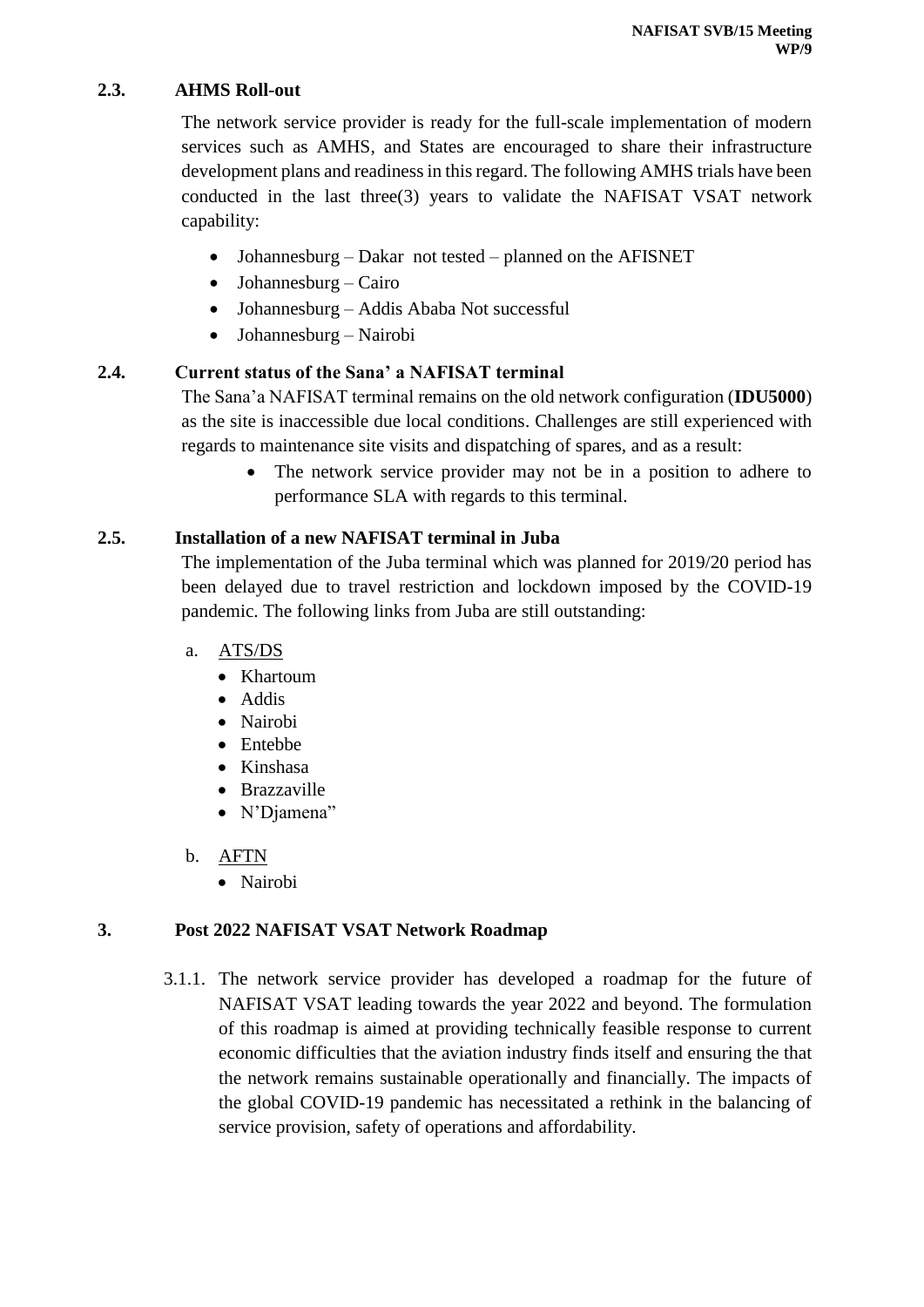- 3.1.2. Member States are invited to consider the proposed plans regarding maintenance and support of ongoing operations, forecasted network infrastructure investments against a global aviation recovery forecast which is expected around 2023/2024. The network service provider's roadmap is presented in two (2) timeframes:
	- Short-to-Medium term goals
	- Long-term goals

### 3.1.3. Short-to-medium term goals

- a. Operations in the last two years have shown worrisome trends in the reliability of some aspects of the network. It is the view of the network provider that these some identified components will require replacement and improvements in network security. These proposed interventions will ensure that the useful life of the infrastructure can be extended to at least the year 2024. The following components are earmarked :
	- Replacement of RFTs
	- Upgrade of FAD interfaces
	- Replenishment of FAD spares
	- Deployment of cybersecurity measures (routers)
	- Enhanced SLA with OEMs for LRU repairs
- b. The network service provider has conducted a financial implications study for the life extension and is presented in the table below:

| <b>Investment Forecast</b>                                      |    | 2022/2023 | 2023/2024 |        | 2024/2025 |        |             |               |  |  |
|-----------------------------------------------------------------|----|-----------|-----------|--------|-----------|--------|-------------|---------------|--|--|
|                                                                 |    |           |           |        |           |        |             |               |  |  |
| Potential Network Investment (2022-2024): Critical Hardware     |    |           |           |        |           |        |             |               |  |  |
| <b>Replacements</b>                                             |    |           |           |        |           |        |             | <b>Totals</b> |  |  |
| <b>SADC</b>                                                     | \$ | 42 500    | \$        | 42 500 |           |        | \$          | 85 000        |  |  |
| <b>NAFISAT</b>                                                  | \$ | 42 500    | \$        | 42 500 |           |        | \$          | 85 000        |  |  |
|                                                                 |    |           |           |        |           |        | \$          | 170 000       |  |  |
| <b>Enhanced Maintenance &amp; Support: Improved SLA for LRU</b> |    |           |           |        |           |        |             |               |  |  |
| repairs                                                         |    |           |           |        |           |        |             |               |  |  |
| <b>SADC</b>                                                     | \$ | 35 000    | $\zeta$   | 36 050 | $\zeta$   | 37 132 | $\varsigma$ | 108 182       |  |  |
| <b>NAFISAT</b>                                                  | \$ | 35 000    | \$        | 36 050 | \$        | 37 132 | \$          | 108 182       |  |  |
|                                                                 |    |           |           |        |           |        | S           | 216 363       |  |  |
|                                                                 |    |           |           |        |           |        |             |               |  |  |

#### **Table 2. SADC/NAFISAT Life extension financial implications.**

c. The 2016 upgrade of the NAFISAT network introduced capabilities necessary to enable the distribution of IP applications. The ATNS backbone and tributary circuits are currently implemented and this will further enable service innovation. The following services will be operationalized in the short to medium term: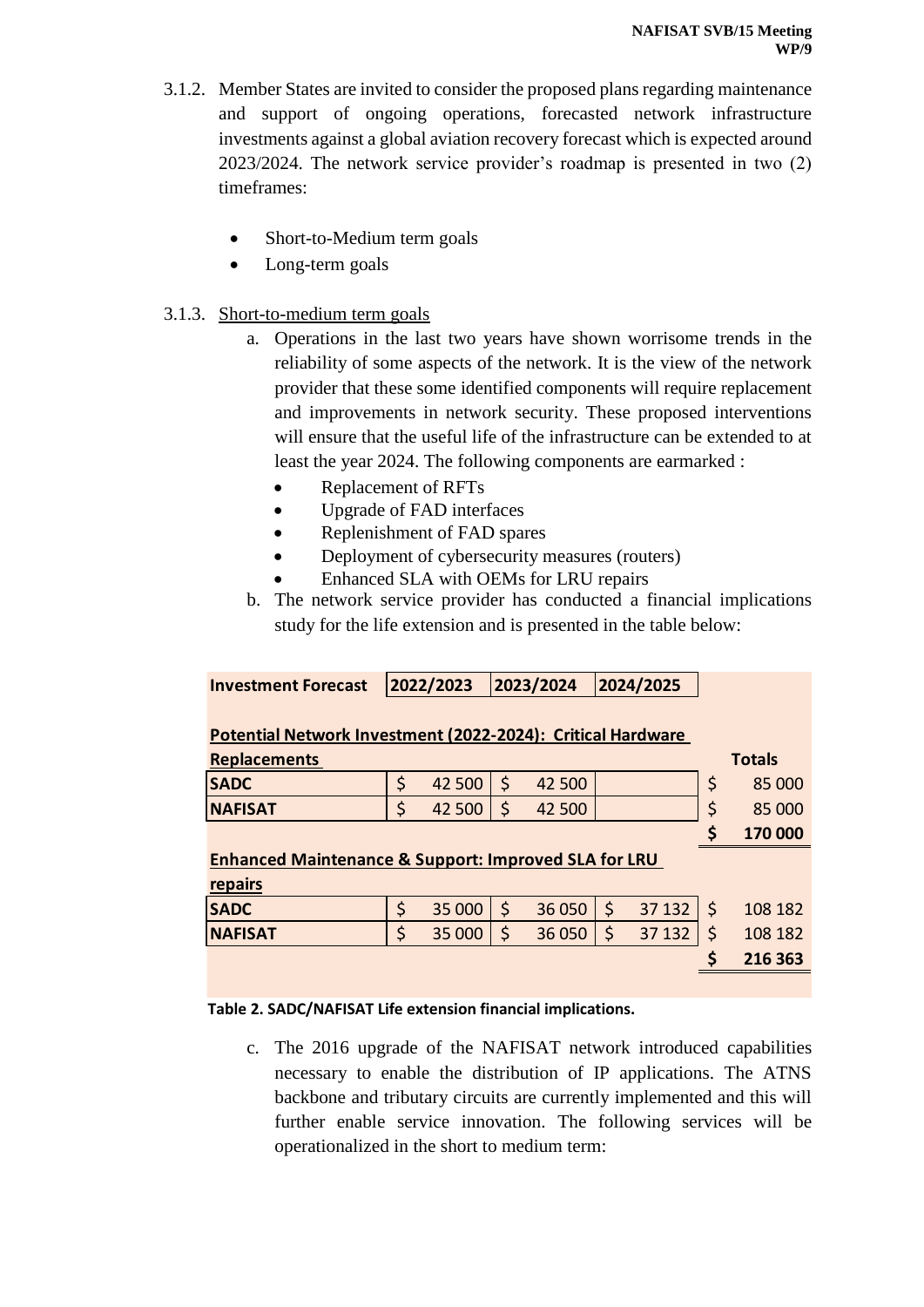- Network-wide AMHS
- Voice-over-IP trials
- Centralized Aeronautical Database (CAD) data distribution
- Surveillance data sharing (Space-based ADS-B)
- d. Studies have been conducted in the last two (2) to ascertain the feasibility of deploying the above services on the network. The results of these studies indicate that the capacity of the network is sufficient to carry the proposed services however provision of value-added services (CAD and ADS-B) will be on the back of bilateral agreements with the interested member States. The key assumptions for the study include:
	- Progressive uptake of new services by Member States between 2021 and 2024
	- Availability and readiness of end-user infrastructure
	- No FIR crossing tariff increase up to 2024
- 3.1.4. Long term goals (2025 and beyond)
	- a. The evolution of the NAFISAT network in the long term is of significant importance, especially with the advent of the  $4<sup>th</sup>$  Industrial Revolution and the inevitable structural changes in the global aviation environment as a result of the COVID-19 pandemic. Foresightedness is required to ensure that the ambitious dream of a Single African Sky remains attainable whilst a maintaining delicate balance between innovation and economic realities.
	- b. As a result, the network service provider has taken an explorative view of the future of the network with the aim of investigating possible recovery scenarios of the industry and how the network will adapt and response to these. At a high level, the following aspects are being investigated:
		- $\bullet$  Satellite communications contingencies The network services provider is investigating the concept of CRV as implemented by the APAC region as a back-up to VSAT
		- Bandwidth efficiency The introduction of more data intensive IP applications necessitates research and studies into advanced satellite modem technology which will result in efficient use of scarce satellite resources.
		- The proliferation of technologies such as 5G may present both threats and opportunities, and studies have been initiated to ascertain potential impacts on the VSAT network.
		- NAFISAT VSAT Network Replacement the replacement of the network shall be informed by the studies above.